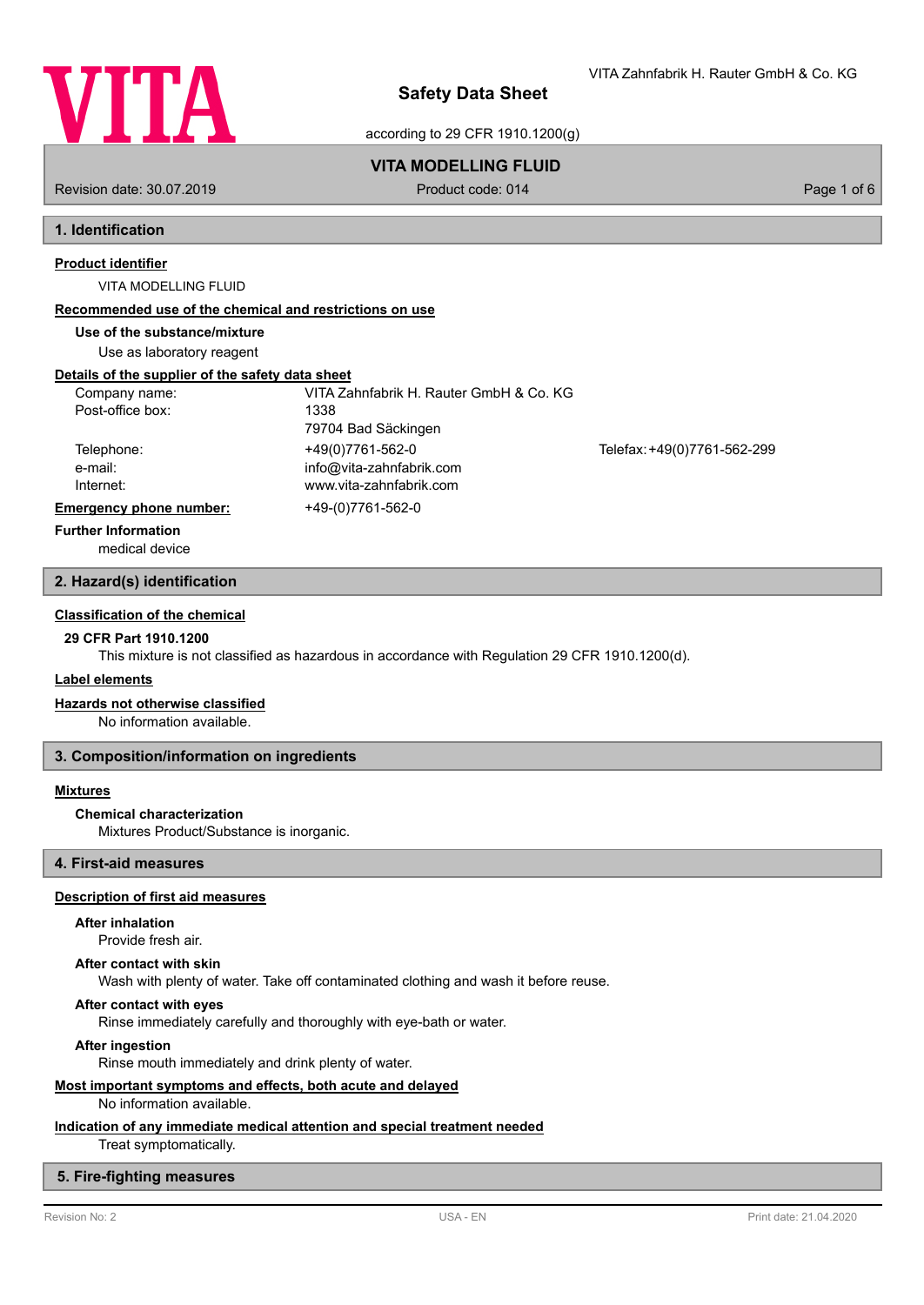

according to 29 CFR 1910.1200(g)

# **VITA MODELLING FLUID**

Revision date: 30.07.2019 **Product code: 014** Product code: 014 **Page 2 of 6** Page 2 of 6

## **Extinguishing media**

## **Suitable extinguishing media**

Co-ordinate fire-fighting measures to the fire surroundings.

### **Specific hazards arising from the chemical**

Non-flammable.

### **Special protective equipment and precautions for fire-fighters**

In case of fire: Wear self-contained breathing apparatus.

#### **6. Accidental release measures**

#### **Personal precautions, protective equipment and emergency procedures**

Use personal protection equipment.

#### **Environmental precautions**

No special environmental measures are necessary. Clean contaminated articles and floor according to the environmental legislation.

### **Methods and material for containment and cleaning up**

Absorb with liquid-binding material (e.g. sand, diatomaceous earth, acid- or universal binding agents). Treat the recovered material as prescribed in the section on waste disposal.

#### **Reference to other sections**

Safe handling: see section 7 Personal protection equipment (PPE): see section 8 Disposal: see section 13

### **7. Handling and storage**

#### **Precautions for safe handling**

#### **Advice on safe handling**

No special measures are necessary.

# **Advice on protection against fire and explosion**

No special fire protection measures are necessary.

### **Conditions for safe storage, including any incompatibilities**

#### **Requirements for storage rooms and vessels**

Keep container tightly closed.

#### **Hints on joint storage**

No special measures are necessary.

### **8. Exposure controls/personal protection**

# **Control parameters**

# **Exposure controls**

## **Protective and hygiene measures**

Take off contaminated clothing. Wash hands before breaks and after work. When using do not eat, drink, smoke, sniff.

#### **Eye/face protection**

Wear eye protection/face protection.

### **Hand protection**

When handling with chemical substances, protective gloves must be worn with the CE-label including the four control digits. The quality of the protective gloves resistant to chemicals must be chosen as a function of the specific working place concentration and quantity of hazardous substances. For special purposes, it is recommended to check the resistance to chemicals of the protective gloves mentioned above together with the supplier of these gloves. Recommended glove articles KCL Dermatril P NBR (Nitrile rubber)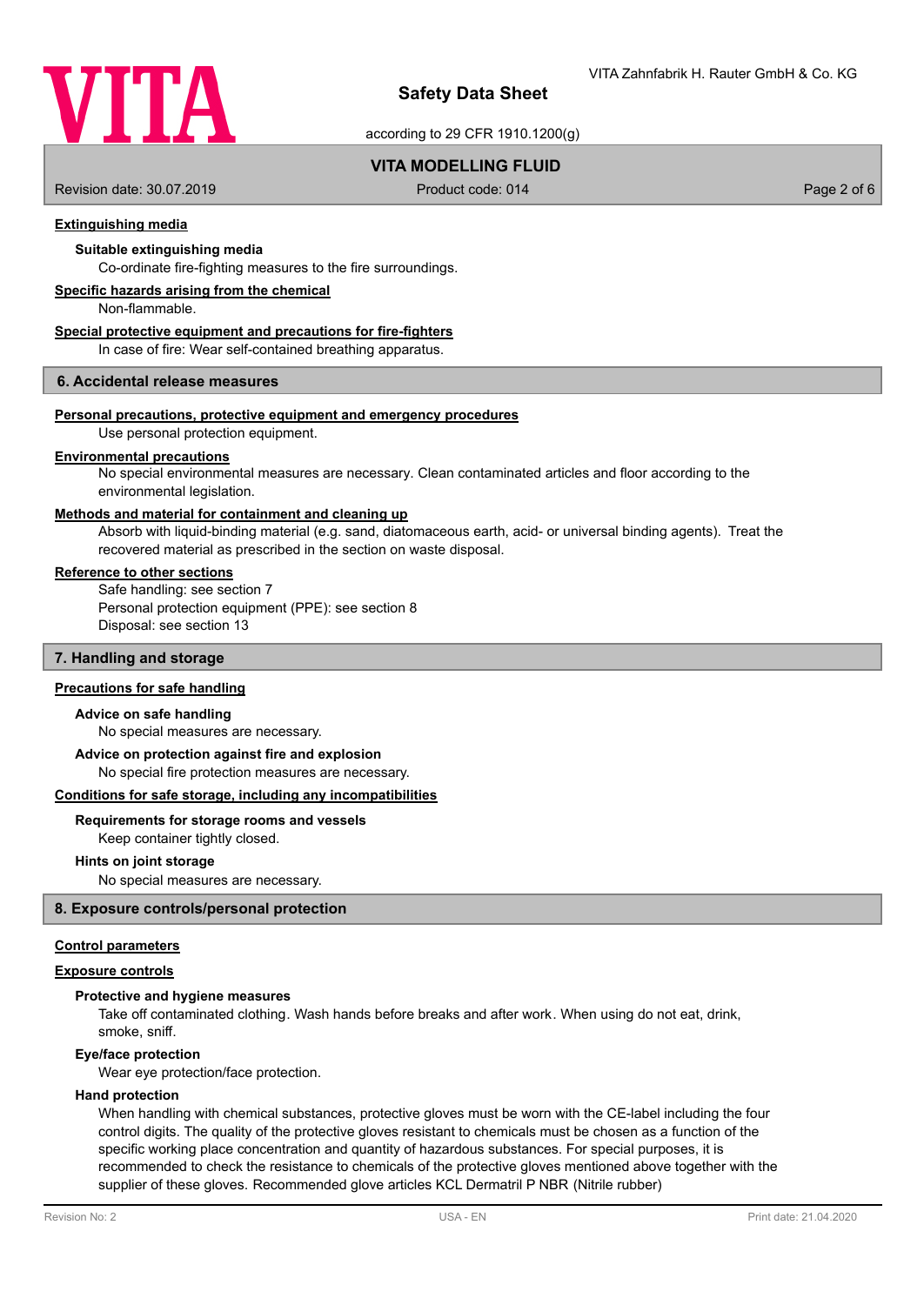

according to 29 CFR 1910.1200(g)

# **VITA MODELLING FLUID**

Revision date: 30.07.2019 **Product code: 014** Product code: 014 **Page 3 of 6** Page 3 of 6

# **Skin protection**

Use of protective clothing.

## **Respiratory protection**

In case of inadequate ventilation wear respiratory protection. Open windows to ensure natural ventilation.

# **9. Physical and chemical properties**

| Information on basic physical and chemical properties |                |                             |  |
|-------------------------------------------------------|----------------|-----------------------------|--|
| Physical state:                                       | Liquid         |                             |  |
| Color:                                                | colorless      |                             |  |
| Odor:                                                 | characteristic |                             |  |
| pH-Value:                                             |                | 3,4                         |  |
| Changes in the physical state                         |                |                             |  |
| Melting point/freezing point:                         |                | 0 °C                        |  |
| Initial boiling point and boiling range:              |                | 100 °C                      |  |
| Flammability                                          |                |                             |  |
| Solid:                                                |                | not applicable              |  |
| Gas:                                                  |                | not applicable              |  |
| <b>Explosive properties</b>                           |                |                             |  |
| The product is not: Explosive.                        |                |                             |  |
| Lower explosion limits:                               |                | not determined              |  |
| Upper explosion limits:                               |                | not determined              |  |
| <b>Auto-ignition temperature</b>                      |                |                             |  |
| Solid:                                                |                | not applicable              |  |
| Gas:                                                  |                | not applicable              |  |
| Decomposition temperature:                            |                | not determined              |  |
| <b>Oxidizing properties</b><br>Not oxidising.         |                |                             |  |
| Vapor pressure:<br>(at 50 $°C$ )                      |                | <=1100 hPa                  |  |
| Density:                                              |                | $0,99700$ g/cm <sup>3</sup> |  |
| Solubility in other solvents<br>not determined        |                |                             |  |
| Partition coefficient:                                |                | not determined              |  |
| Vapor density:                                        |                | not determined              |  |
| Evaporation rate:                                     |                | not determined              |  |
| Other information                                     |                |                             |  |
| Solid content:                                        |                | 0.0 %                       |  |

# **10. Stability and reactivity**

# **Reactivity**

No hazardous reaction when handled and stored according to provisions.

# **Chemical stability**

The product is stable under storage at normal ambient temperatures.

# **Possibility of hazardous reactions**

No known hazardous reactions.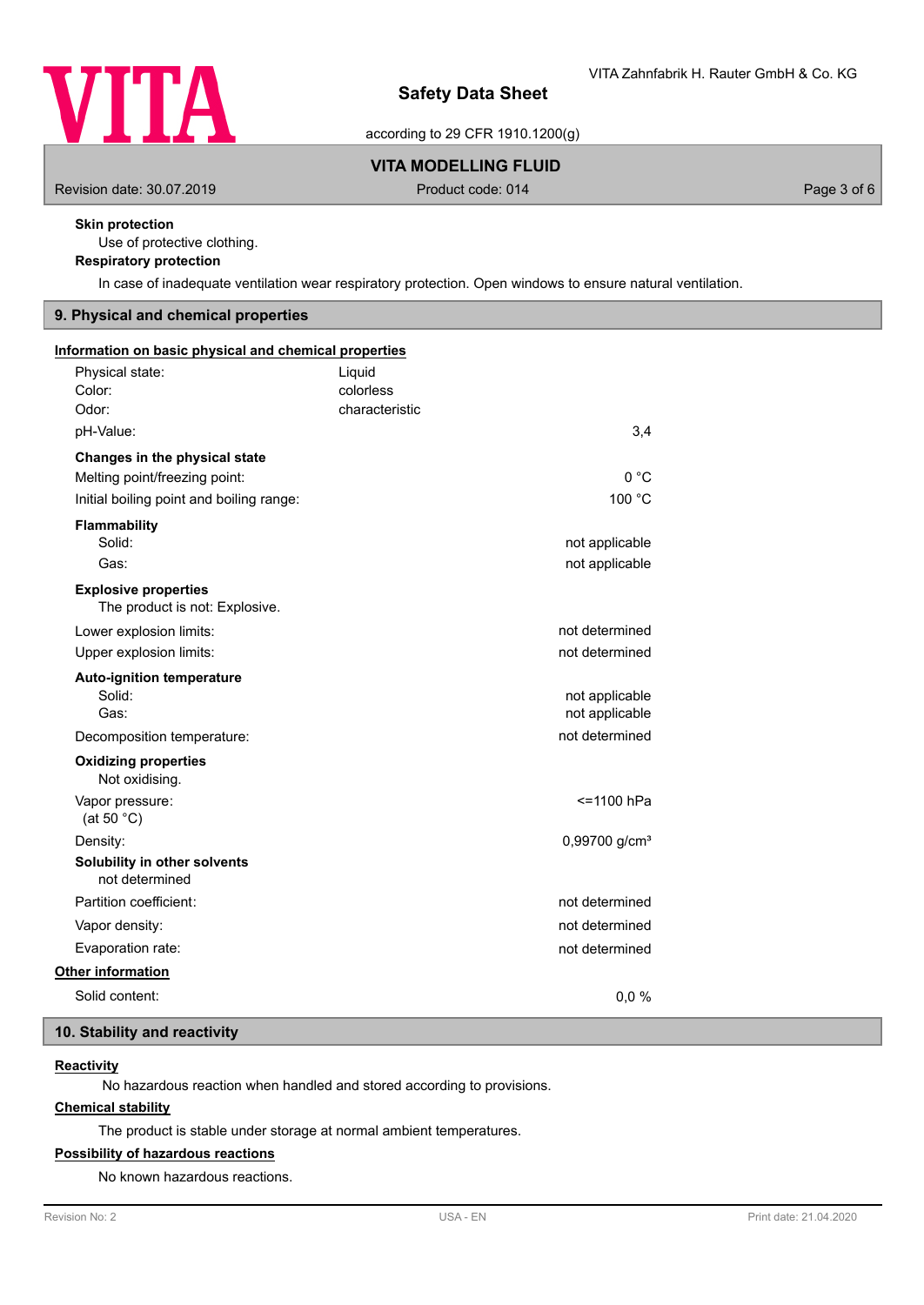

according to 29 CFR 1910.1200(g)

# **VITA MODELLING FLUID**

Revision date: 30.07.2019 **Product code: 014** Product code: 014 **Page 4 of 6** Page 4 of 6

# **Conditions to avoid**

none/none

# **Incompatible materials**

# No information available.

**Hazardous decomposition products**

No known hazardous decomposition products.

### **11. Toxicological information**

# **Information on toxicological effects**

#### **Acute toxicity**

Based on available data, the classification criteria are not met.

#### **Irritation and corrosivity**

Based on available data, the classification criteria are not met.

#### **Sensitizing effects**

Based on available data, the classification criteria are not met.

#### **Carcinogenic/mutagenic/toxic effects for reproduction**

Based on available data, the classification criteria are not met.

### **Specific target organ toxicity (STOT) - single exposure**

Based on available data, the classification criteria are not met.

#### **Specific target organ toxicity (STOT) - repeated exposure**

Based on available data, the classification criteria are not met.

Carcinogenicity (OSHA): No ingredient of this mixture is listed. Carcinogenicity (IARC): No ingredient of this mixture is listed.

Carcinogenicity (NTP): No ingredient of this mixture is listed.

### **Aspiration hazard**

Based on available data, the classification criteria are not met.

### **Additional information on tests**

The mixture is classified as not hazardous according to regulation (EC) No 1272/2008 [CLP].

# **12. Ecological information**

#### **Ecotoxicity**

The product is not: Ecotoxic.

### **Persistence and degradability**

The product has not been tested.

#### **Bioaccumulative potential**

The product has not been tested.

#### **Mobility in soil**

The product has not been tested.

#### **Other adverse effects**

No information available.

## **Further information**

Avoid release to the environment.

# **13. Disposal considerations**

## **Waste treatment methods**

#### **Disposal recommendations**

Dispose of waste according to applicable legislation.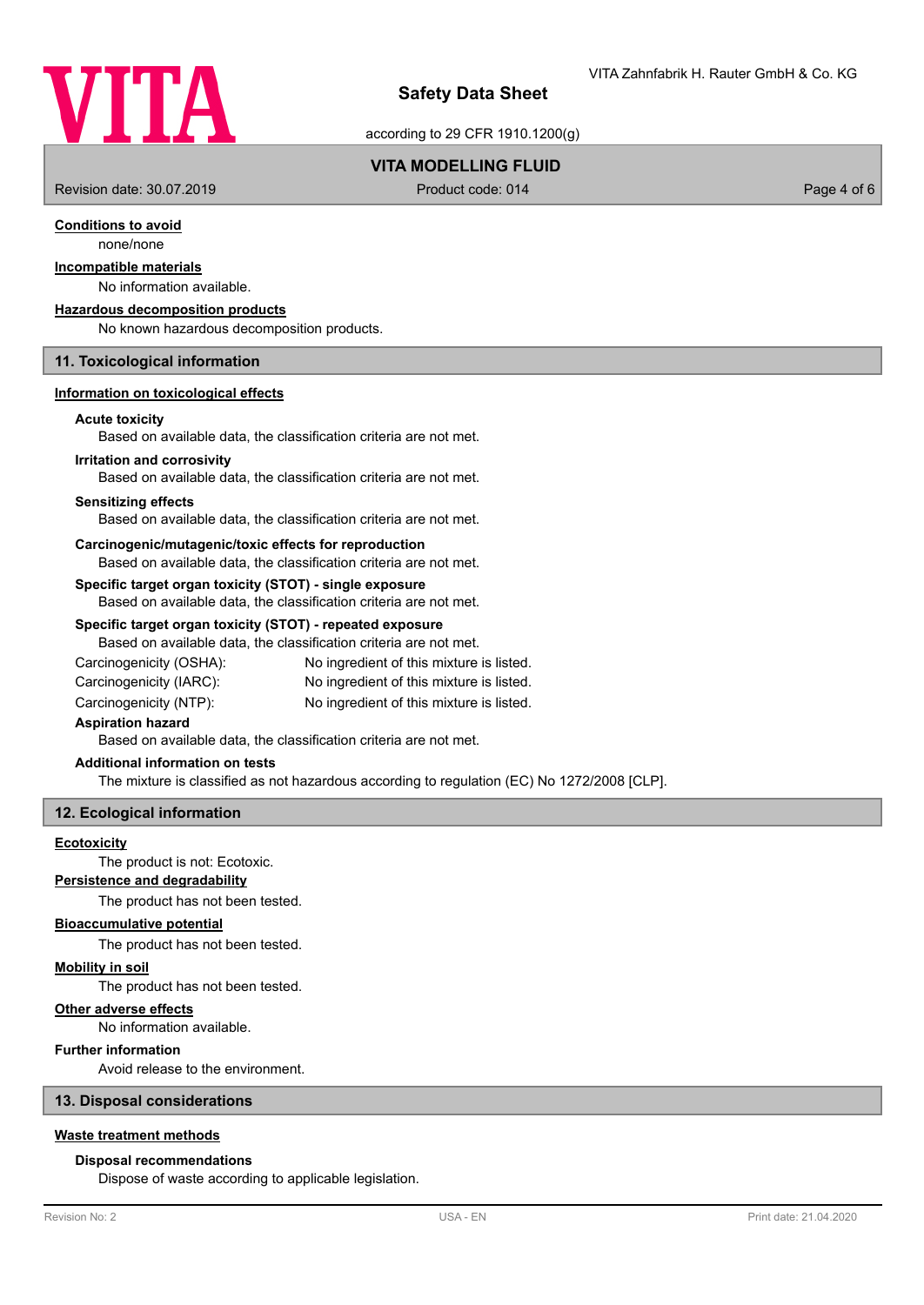

according to 29 CFR 1910.1200(g)

# **VITA MODELLING FLUID**

Revision date: 30.07.2019 **Product code: 014** Product code: 014 **Page 5 of 6** Page 5 of 6

# **Contaminated packaging**

Wash with plenty of water. Completely emptied packages can be recycled.

## **14. Transport information**

| <b>Marine transport (IMDG)</b>                                           |                                                          |  |
|--------------------------------------------------------------------------|----------------------------------------------------------|--|
| UN number:                                                               | No dangerous good in sense of this transport regulation. |  |
| <u>UN proper shipping name:</u>                                          | No dangerous good in sense of this transport regulation. |  |
| Transport hazard class(es):                                              | No dangerous good in sense of this transport regulation. |  |
| Packing group:                                                           | No dangerous good in sense of this transport regulation. |  |
| Air transport (ICAO-TI/IATA-DGR)                                         |                                                          |  |
| UN number:                                                               | No dangerous good in sense of this transport regulation. |  |
| UN proper shipping name:                                                 | No dangerous good in sense of this transport regulation. |  |
| Transport hazard class(es):                                              | No dangerous good in sense of this transport regulation. |  |
| Packing group:                                                           | No dangerous good in sense of this transport regulation. |  |
| <b>Environmental hazards</b>                                             |                                                          |  |
| ENVIRONMENTALLY HAZARDOUS:                                               | no                                                       |  |
| Special precautions for user<br>No information available.                |                                                          |  |
| Transport in bulk according to Annex II of MARPOL 73/78 and the IBC Code |                                                          |  |

not applicable

# **15. Regulatory information**

# **U.S. Regulations**

# **State Regulations**

This product can not expose you to chemicals known to the State of California to cause cancer, birth defects or other reproductive harm. **Safe Drinking Water and Toxic Enforcement Act of 1986 (Proposition 65, State of California)**

| 16. Other information                                                                                                      |                                                                                                                                                                                                                                                                                                                                                                                                                                                                                                                                                                                                                                                                                                                                                                                             |  |  |  |
|----------------------------------------------------------------------------------------------------------------------------|---------------------------------------------------------------------------------------------------------------------------------------------------------------------------------------------------------------------------------------------------------------------------------------------------------------------------------------------------------------------------------------------------------------------------------------------------------------------------------------------------------------------------------------------------------------------------------------------------------------------------------------------------------------------------------------------------------------------------------------------------------------------------------------------|--|--|--|
| Revision date:                                                                                                             | 30.07.2019                                                                                                                                                                                                                                                                                                                                                                                                                                                                                                                                                                                                                                                                                                                                                                                  |  |  |  |
| Revision No:                                                                                                               | 2                                                                                                                                                                                                                                                                                                                                                                                                                                                                                                                                                                                                                                                                                                                                                                                           |  |  |  |
| Abbreviations and acronyms                                                                                                 |                                                                                                                                                                                                                                                                                                                                                                                                                                                                                                                                                                                                                                                                                                                                                                                             |  |  |  |
| LD50: Lethal dose, 50%<br><b>UN: United Nations</b><br>DNEL: Derived No Effect Level<br>DMEL: Derived Minimal Effect Level | ADR: Accord européen sur le transport des marchandises dangereuses par Route<br>(European Agreement concerning the International Carriage of Dangerous Goods by Road)<br>IMDG: International Maritime Code for Dangerous Goods<br>IATA: International Air Transport Association<br>GHS: Globally Harmonized System of Classification and Labelling of Chemicals<br>EINECS: European Inventory of Existing Commercial Chemical Substances<br>ELINCS: European List of Notified Chemical Substances<br><b>CAS: Chemical Abstracts Service</b><br>LC50: Lethal concentration, 50%<br>CLP: Classification, labelling and Packaging<br>REACH: Registration, Evaluation and Authorization of Chemicals<br>GHS: Globally Harmonised System of Classification, Labelling and Packaging of Chemicals |  |  |  |